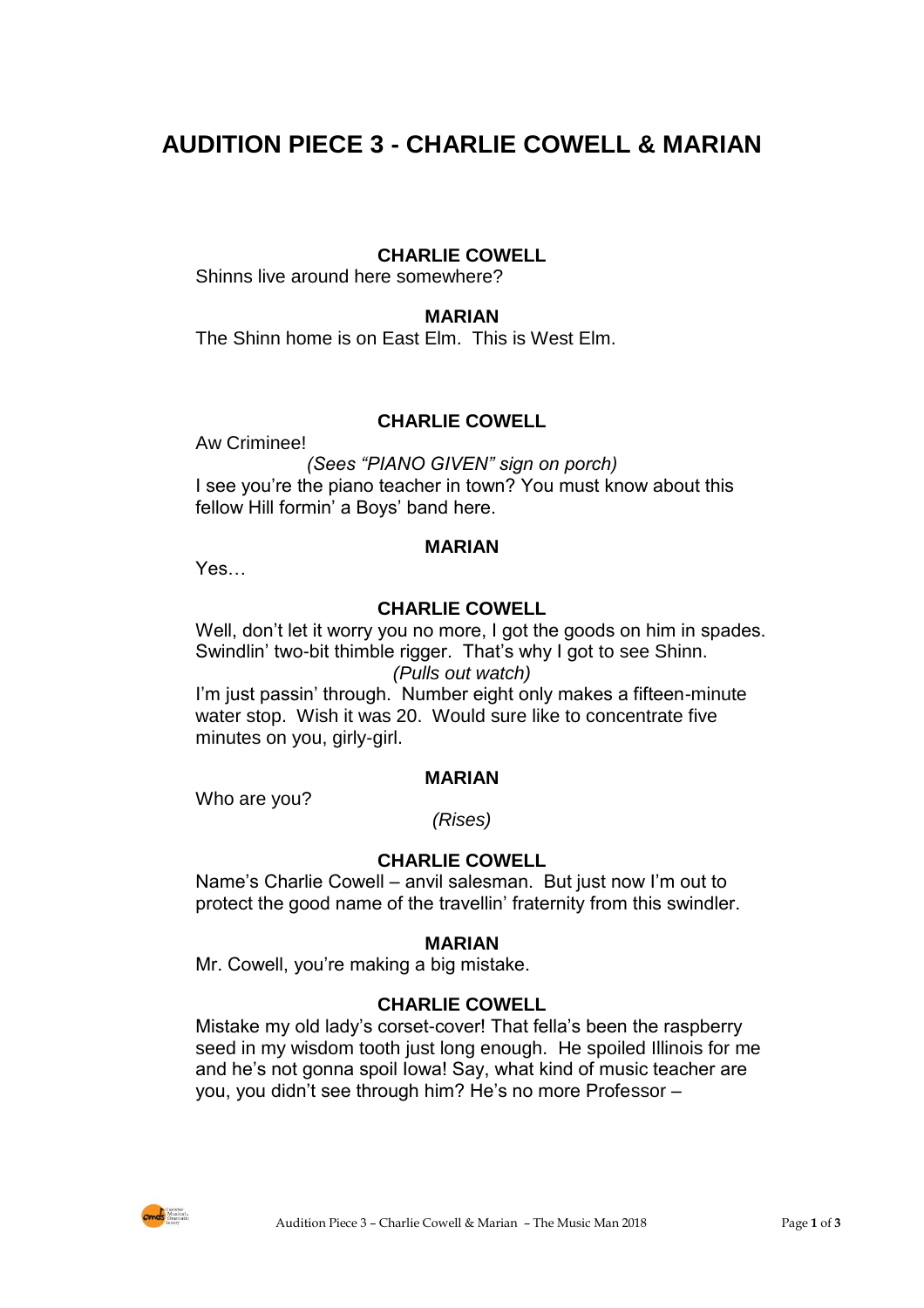#### **MARIAN**

I know about all that. Band leaders are always called Professor. It's a harmless deception. He's a fine director and his scholastic -

## **CHARLIE COWELL**

Now wait a minute. Fine director? Have you heard one note a' music from any band?

#### **MARIAN**

No, but  $-$ 

#### **CHARLIE COWELL**

But nothin', girly-girl! He never formed a band in his life! And he never will!

*(Waves papers)*

#### **MARIAN**

If you'll just listen to me for a minute –

#### **CHARLIE COWELL**

I'd like to – I'd like to do more than that, if I had the time. I sure got the inclination. But I got to get back on that train and I got to leave this dynamite…

*(Brandishing papers)*

…with somebody on the way't the deppo. 'Bye, girly-girl. See you next time through.

*(TRAIN WHISTLE is heard.)*

## **MARIAN**

You'll never make that train at the depot. You'll have to catch it at the crossing.

*(Gestures LEFT)*

## **CHARLIE COWELL**

No sir. I've got to leave word. And I can see you ain't the one to leave it with.

#### **MARIAN**

Just a minute – Mr. Cowell – you – don't know me yet.

# **CHARLIE COWELL**

*(Turning back)*

Is that an invitation?

# **MARIAN**

*(Losing her nerve)*

No – I meant I don't know you, and –